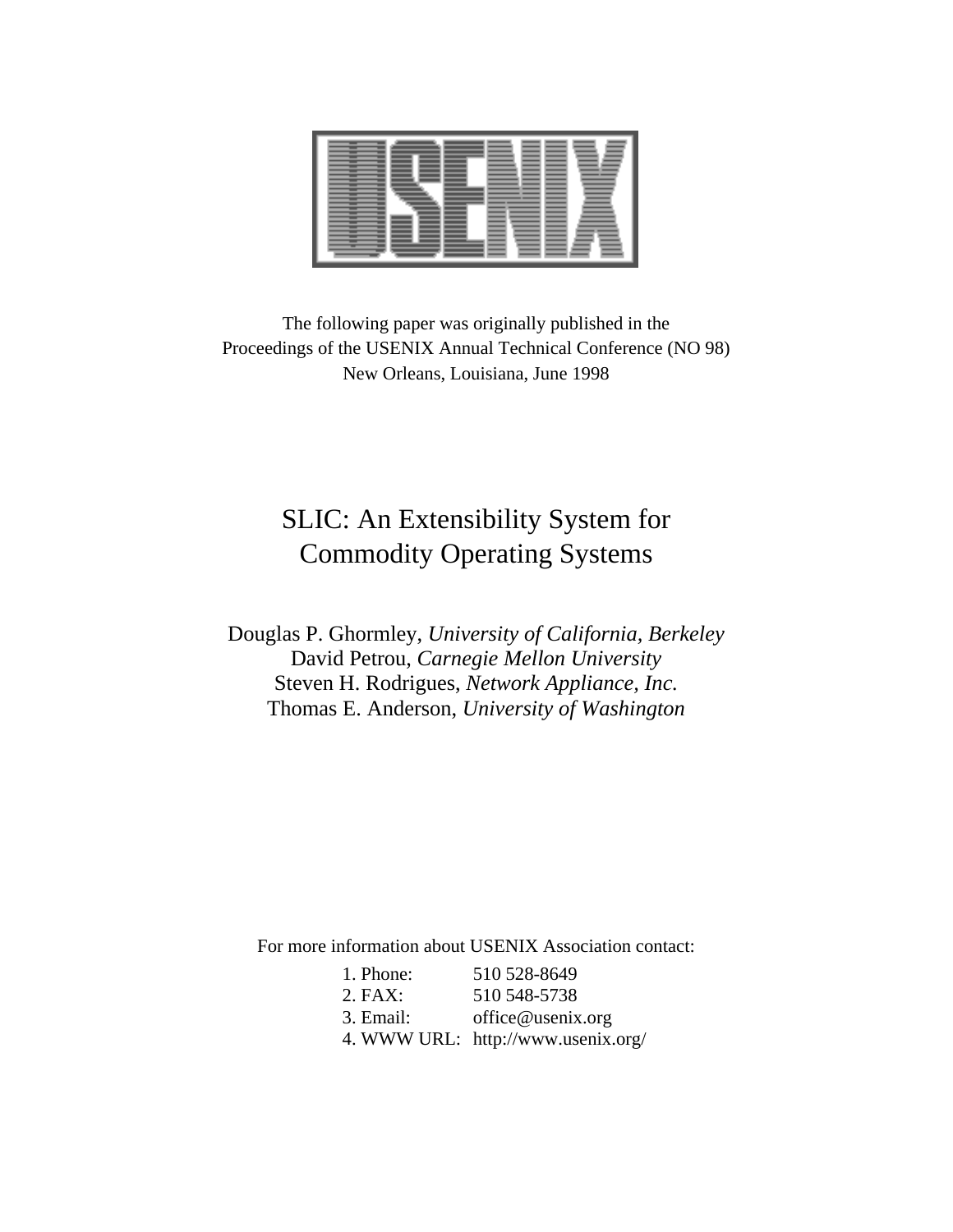# **SLIC: An Extensibility System for Commodity Operating Systems**

Douglas P. Ghormley *U.C. Berkeley* ghorm@cs.berkeley.edu

David Petrou *Carnegie Mellon University* dpetrou@cs.cmu.edu Thomas E. Anderson *University of Washington* tom@cs.washington.edu

Steven H. Rodrigues *Network Appliance, Inc.* steverod@netapp.com

#### **Abstract**

Modern commodity operating systems are large and complex systems developed over many years by large teams of programmers, containing hundreds of thousands of lines of code. Consequently, it is extremely difficult to add significant new functionality to these systems. In response to this problem, a number of recent research projects have explored novel operating system architectures to support untrusted extensions, including SPIN, VINO, Exokernel, and Fluke. Unfortunately, these architectures require substantialimplementation effort and are not generally available in commodity systems.

In contrast, by leveraging the technique of interposition, we have designed and implemented a prototype extension system called SLIC which requires only trivial operating system changes. SLIC efficiently inserts trusted extension code into commodity operating systems, enabling a large class of trusted extensions for existing commodity operating systems such as Solaris and Linux, while retaining full compatibility with existing application binaries. By interposing trusted extensions on existing kernel interfaces, our solution enables extensions which are protected from malicious applications, are enforced upon uncooperative applications, are composable with extensions from other third-party sources, and can be developed at the user-level using state-of-the-art development tools. We have used SLIC to implement and demonstrate a number of useful operating system extensions, including a patch to fix a security hole described in a CERT advisory, a simple encryption file system, and a restricted execution environment for arbitrary untrusted binaries. Performance measurements of the SLIC prototype demonstrate a one-time installation cost of 2-8 µsec and a per-extension invocation overhead commensurate with a procedure call.

## **1 Introduction**

Modifying modern commodity operating systems is extremely difficult and costly. They are large, complex systems developed over many years by large teams of programmers and contain millions of lines of code. It is not unusual for major releases of commodity operating systems to be riddled with flaws introduced during development, typically requiring additional "bug fix" releases which may in turn introduce their own flaws. Compounding these problems, the development and debugging environments for operating system kernels are considerably behind the state of the art. Consequently, it is extremely difficult in practice to add significant new functionality to modern commodity operating systems [12, 1, 34].

Although modifying commodity operating systems is complex and difficult, the need to do so remains. There is a large catalog of operating system functionality which has not been widely deployed, in part because of the difficulty of modifying existing systems: load sharing [51], process migration [43, 12], fast communication primitives [6, 44], upcalls [9], distributed shared memory [25], user-level pagers [49], and novel schedulers [46, 13, 27]. In addition, security flaws are routinely discovered and reported by organizations such as Carnegie-Mellon's Computer Emergency Response Team (CERT) and the Department of Energy's Computer Incident Advisory Capability (CIAC). Despite the need for immediate repair to prevent wide exploitation of these flaws, the required patches can take weeks to become available [42].

This work aims to significantly simplify the process of evolving existing commodity operating systems by enabling new extensions which can manage global resources and/or enforce security guarantees. The ideal system which achieves this goal would possess a number of characteristics: it would require few or no modifications to existingoperating systems or applications; it would introduce little overhead; multiple

This work was supported in part by the Defense Advanced Research Projects Agency (N00600-93-C-2481, F30602-95-C-0014), the National Science Foundation (CDA 9401156), Sun Microsystems, California MICRO, Hewlett Packard, Intel, Microsoft, and Mitsubishi. Anderson was also supported by a National Science Foundation Presidential Faculty Fellowship.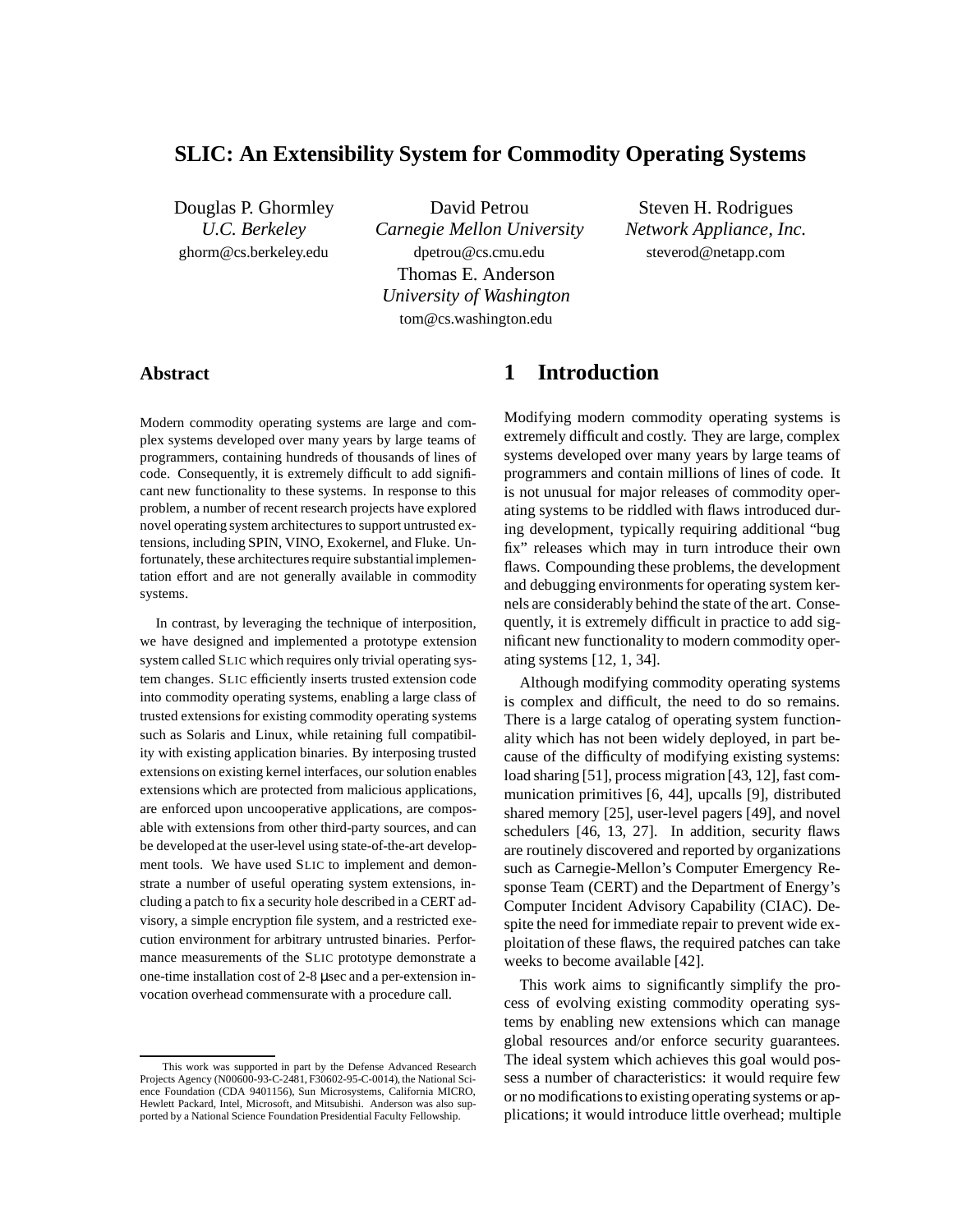extensions from independent, third-partysources could be active simultaneously; extensions would be protected from malicious applications and enforced upon uncooperative applications; and kernel extension developers would be able to make use of state-of-the-art user-level development and debugging tools.

Accomplishing this goal would enable independent software vendors (ISV's) to develop and deploy innovative operating system features. In particular, new operating system features developed by research projects could be transferred directly to end users without the need to convince or wait for operating system vendors to adopt the modifications. Furthermore, many CERT and CIAC security advisories normally require the system administrator to wait for a patch from the operating system vendor; instead, the advisory could directly include a small extension to correct the flaw, reducing the window of vulnerability dramatically.

Prior approaches to extending operating systems can be roughly divided into three categories: (i) reengineering the operating system from the ground up, in the process making it easier to extend, (ii) incrementally re-engineering selected portions of the kernel, and (iii) adding extensions to existing systems without significant modification to either the operating system or its applications.

Over the years, a number of systems have attempted to reduce the cost of adding new operating system functionality by re-engineering the operating system to be extensible. Systems built using this approach include Hydra [48], SPIN [5], VINO [36], Exokernel [14], and Fluke [15]. While many of these systems have successfully demonstrated greatly reduced costs for adding new functionality, the initial cost of replacing existing commodity operating systems is prohibitive; for example, Microsoft spent over \$300 M developing Windows NT [50]. Consequently, extensibility architectures developed using this approach will remain unavailable to the average user for the foreseeable future.

A small number of projects have taken the second approach of re-engineering certain kernel interfaces to reduce the complexity of adding new functionality at those interfaces. The vnode interface [23] is a prime example of this approach. However, applying this technique to make existing commodity operating systems generally extensible would require modifying and exposing all interfaces where additional functionality is desired, effectively re-engineering the majority of the operating system. Again, for the foreseeable future, such interfaces are unlikely to become generally available in commodity operating systems.

We take the third approach of adding functionality with only minor modifications to the underlying operating system and no modification to application code or

binaries. Our work differs from earlier efforts in that our solution—kernel-level interposition of trusted extensions on kernel interfaces—is simple to implement, is efficient, requires no specialized hardware support, protects extensions from malicious or faulty applications, enforces extensions on uncooperative applications, and supports extension stacking. We believe that no other system provides this powerful combination of features for extending existing commodity operating systems.

Prior attempts to extend the operating system without significant modification suffered from significant limitations. Interposition Agents [20] leverages the Mach [1] system call redirection facility to transparently insert user-level extensions at the system call interface. However, because extensions run unprotected in the application's address space and require application cooperation, extensions cannot enforce security guarantees or manage shared resources for competing applications. Software Fault Isolation (SFI) [45] can be used to protect extensions from applications even when loaded in the same address space. Unfortunately, SFI requires a number of compiler optimizations to achieve low overhead and therefore cannot be applied efficiently to existing application binaries. Protected Shared Libraries [4] has the same capability as SFI without the need for compiler optimizations, but does not enforce extensions on applications.

To overcome the limitations of these systems, we have developed SLIC, a prototype system for efficiently inserting trusted extension code into existing operating systems with minor or no modifications to operating system source code. Conceptually, SLIC dynamically "hijacks" various kernel interfaces (such as the system call, signal, or virtual memory paging interfaces) and transparently reroutes events which cross that interface to extensions located either in the kernel (for performance) or at the user-level (for ease of development). Extensions both use and implement the intercepted kernel interface, enabling new functionality to be added to the system while the underlying kernel and existing application binaries remain oblivious to those extensions. SLIC dynamically interposes extensions on kernel interfaces by modifying jump tables or by binary patching kernel routines. The prototype currently runs on Solaris 2.5.1.

We have used the SLIC prototype to implement a number of extensions which would have been significantly more difficult to accomplish by other means. One extension patches a security flaw publicized by CERT [40]. A second extension encrypts file, while a third provides a restricted process execution environment.

The rest of this paper is organized as follows. Sec-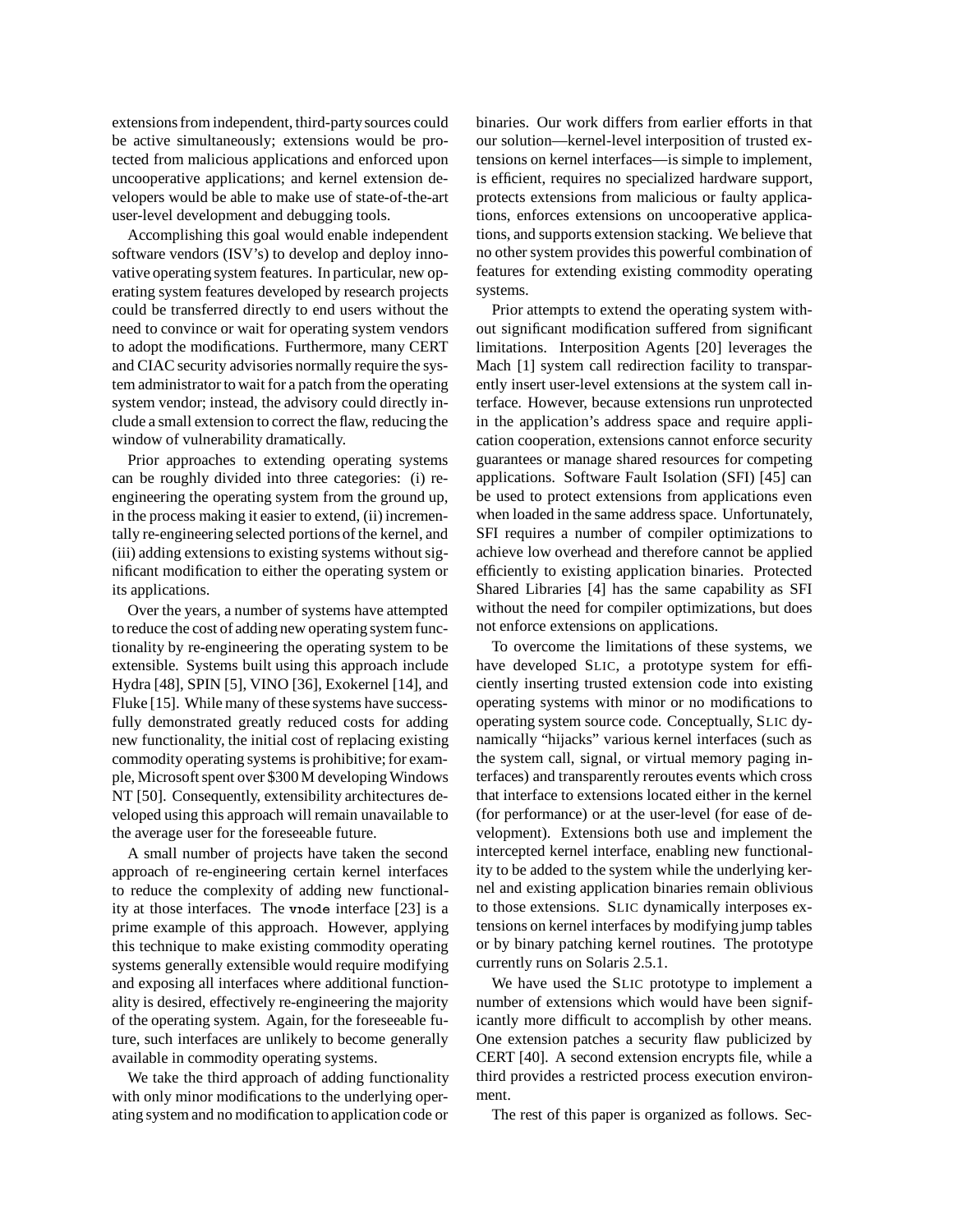tion 2 provides background on interposition. In section 3, we describe the design, implementation, and performance of SLIC, our prototype interposition system. Three sample extensions and their performance are presented in section 4. In section 5 we discuss our experience with interposition as an extension tool, and the lessons we have learned about building system interfaces to support interposition effectively. Section 6 discusses related work while sections 7 and 8 close with future work and conclusions.

## **2 Interposition Background**

*Interposition* is the process of capturing events crossing an interface boundary and forwarding those events to an interface *extension*. The extension performs some processing on the event and then either passes the event on to its original destination or forces the event to return. Figure 1 illustrates interposition on an interface by first one extension and then a second.

Interposition has a number of useful properties: it is *transparent*, *incremental*, and *composable*. Interposition is *transparent* because inserted extension code both uses and implements the original interface, enabling user applications and the kernel to remain oblivious to extension code.

Interposition is *incremental* since extensions need only capture the events that they are interested in. Extensions are not required to handle all events crossing the interposed interface boundary, enabling them to leverage the functionality of the existing interface; for example, an extension logging fork() system calls can use the underlying operating system's write() system call to store the log. Hence, extension writers only have to implement the desired extension functionality, not the functionality of the entire interface.

Because interposition maintains the original interface above and below the extension, it can be applied recursively, enabling multiple, independent extensions to *compose* their functionality. The right-hand side of Figure 1 shows the additionof a second extension to the extension stack. In the diagram, extensions A and B are oblivious of each other's presence, just as the application and kernel are oblivious to the presence of either extension.

The transparency, incrementality, and composability of interposition make it uniquely suitable for extending existing interfaces. Specifically, the transparency of interposition implies that interfaces not designed for extensibility can be extended. Incrementality simplifies extension development by ensuring that extensions need only provide the desired functionality without reimplementing substantial portions of the kernel. Com-



Figure 1: Interposing extensions on an interface. Solid lines indicate interfaces between components. Dotted lines illustrate the interposition of an extension on an interface. Events on the original interface are intercepted and routed through extension code. In this diagram, the original API on the left is maintained at each level on the right, making the interposed extension transparent to the applications, the kernel, and other extensions.

posability means that multiple extensions provided by independent, third-party vendors can be applied to a single interface.

Using kernel-level interposition, extensions have a broad range of capabilities. Extensions can provide security guarantees (e.g., patching security flaws or providing access control lists), virtualize resources (providing cluster-wide process identifiers), modify data (transparently compressing or encrypting files), reroute events (sending events across the network for distributed systems extensions), or inspect events and data (tracing or logging).

However, interposition does have two important limitations. First, interposition requires a well-defined interface on which to capture events. Systems with poorly decomposed functionality may have few such interfaces. Second, new functionality can only be implemented in terms of existing functionality; for example, a cache-coherent file system can only be constructed through interposition if underlying layers expose a cache management mechanism in the file system interface [21].

Despite these limitations, the power and flexibility of interposition has led to its widespread use throughout modern computing systems. Forms of interposition can be found in virtual machines [19], object-oriented programming language systems [22], distributed file systems such as NFS [31], distributed shared memory systems such as TreadMarks [3], the 'pipe' construct of UNIX shells [30], World Wide Web proxy caches [7], MS-DOS terminate-and-stay-resident (TSR) utilities [32] and Macintosh toolbox extensions [11].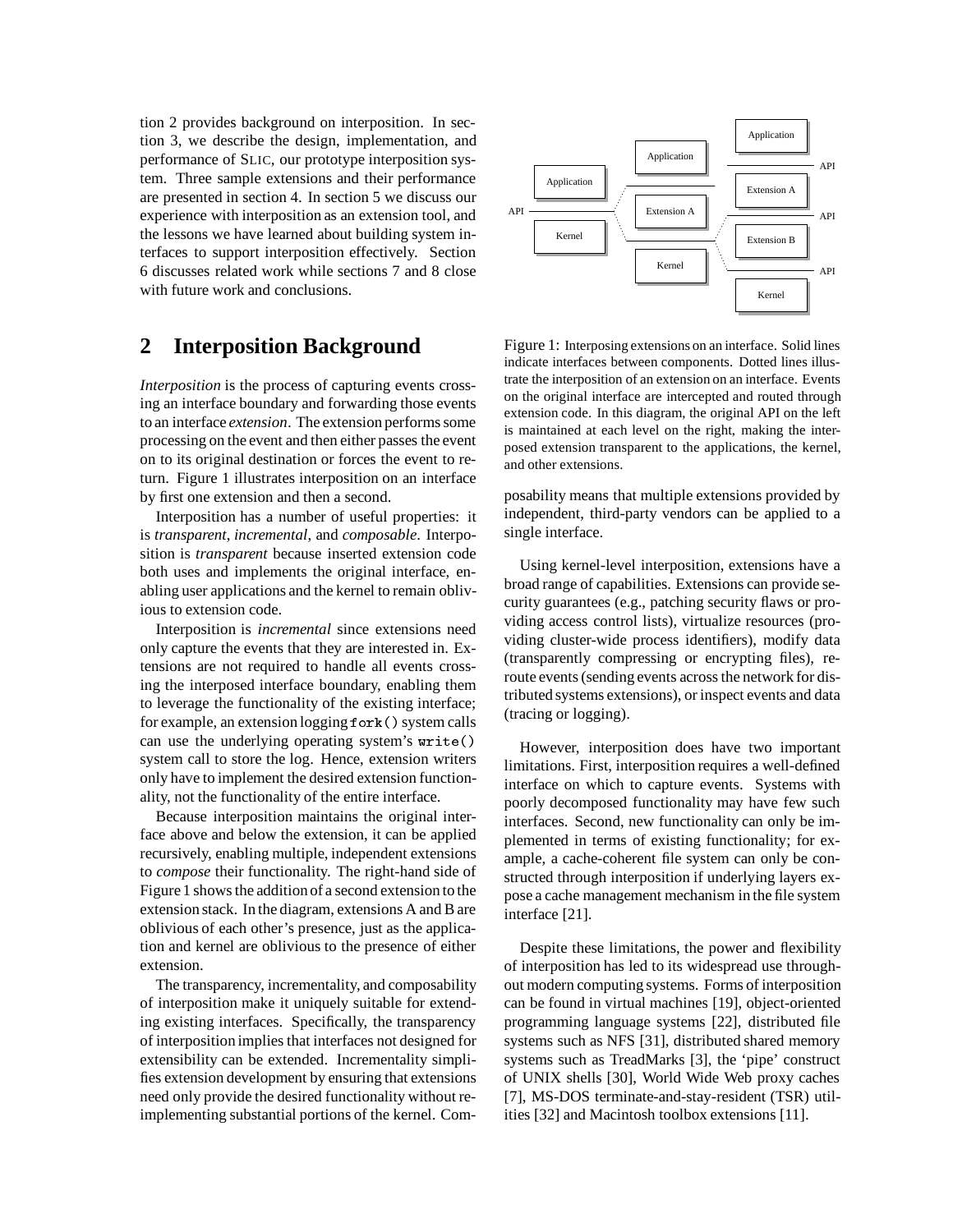# **3 Design and Implementation**

To investigate the suitabilityof interpositionfor adding new functionality to existing operating systems, we have designed and implemented SLIC, an interposition system for commodity Unix operating systems. SLIC leverages the transparency, incrementality, and composabilitycharacteristics of interpositionto provide extensions with the following features:

- **Security:** Extensions are protected from malicious or faulty applications and are enforced on uncoopertive applications. This feature enables extensions which manage shared resources and/or enforce security guarantees. (Note that SLIC assumes that extensions are trusted. Other research efforts have addressed issues involved with untrusted extensions [45, 5, 18, 26, 29, 33].)
- **Ease of Development:** During development and testing, extension writers are able to use state-of-theart programming tools such as symbolic debuggers and performance analysis utilities.
- **Efficiency:** Once development is complete, extensions impose minimal overhead on the system. Per-extension overhead is a few times the cost of a procedure call. Processes that don't use an extension experience a minimal performance slowdown.

#### **3.1 SLIC Architecture**

SLIC is comprised of multiple *dispatchers* and *extensions* as well as various *support routines*. Dispatchers are responsible for intercepting system events on a particular interface and for routing those events to interested extensions. Extensions receive events from one or more dispatchers and implement new operating system functionality. Support routines provide extensions with a simple, consistent interface to useful functionality such as memory allocation and synchronization primitives. Each dispatcher may provide additional support routines as appropriate for the interface; for example, our system call dispatcher provides routines to determine the children of a given process.

#### **3.1.1 Dispatchers**

Each SLIC dispatcher captures events on a single system interface. Dispatchers use two techniques to intercept interface events. For those interfaces which are invoked via jump tables, such as the system call, vnode, and virtual memory interfaces of Solaris, the dispatchers saves the original functionaddress from the jump table and replaces it with the address of its own



Figure 2: SLIC dispatchers and extensions. The dotted lines represent the interposed interface. Events crossing this interface are captured by a *dispatcher* and forwarded to one or more *extensions*.

interception routine. For procedural interfaces which are called directly from various locations in the kernel, such as the signal interface, dispatchers must use binary patching to intercept events. The first few instructions of the relevant procedure are saved and replaced with instructions to jump to the dispatcher whenever the procedure is called. When the original routine needs to be invoked, the saved instructions are executed and control is returned to the original routine at the instruction following the binary patch. Using these techniques, SLIC dispatchers can capture interface invocations at the cost of a procedure call.

Once an event has been captured by a dispatcher, that event is passed to interested extensions for processing. Figure 2 depicts the relationship between dispatchers and extensions. The dispatcher maintains an ordered list of extensions through which intercepted events flow down and return values flow back up. Dispatchers do not make any policy decisions regarding the ordering of extensions—extensions are ordered by the system administrator.

Figure 3 shows a simplified portion of the system call dispatcher interface. Extensions express interest in certain events using a small number of predicates defined by the dispatcher. For example, our system call dispatcher filters system call events based on process identifier and system call type; an extension that only wishes to trace the open() system call from process 4191 can specify this easily by invoking Slic TraceProc for process 4191 and calling Slic RegisterHandler() to register a handler only for the open() system call. Our signal dispatcher provides similar functionality, enabling filtering on pro-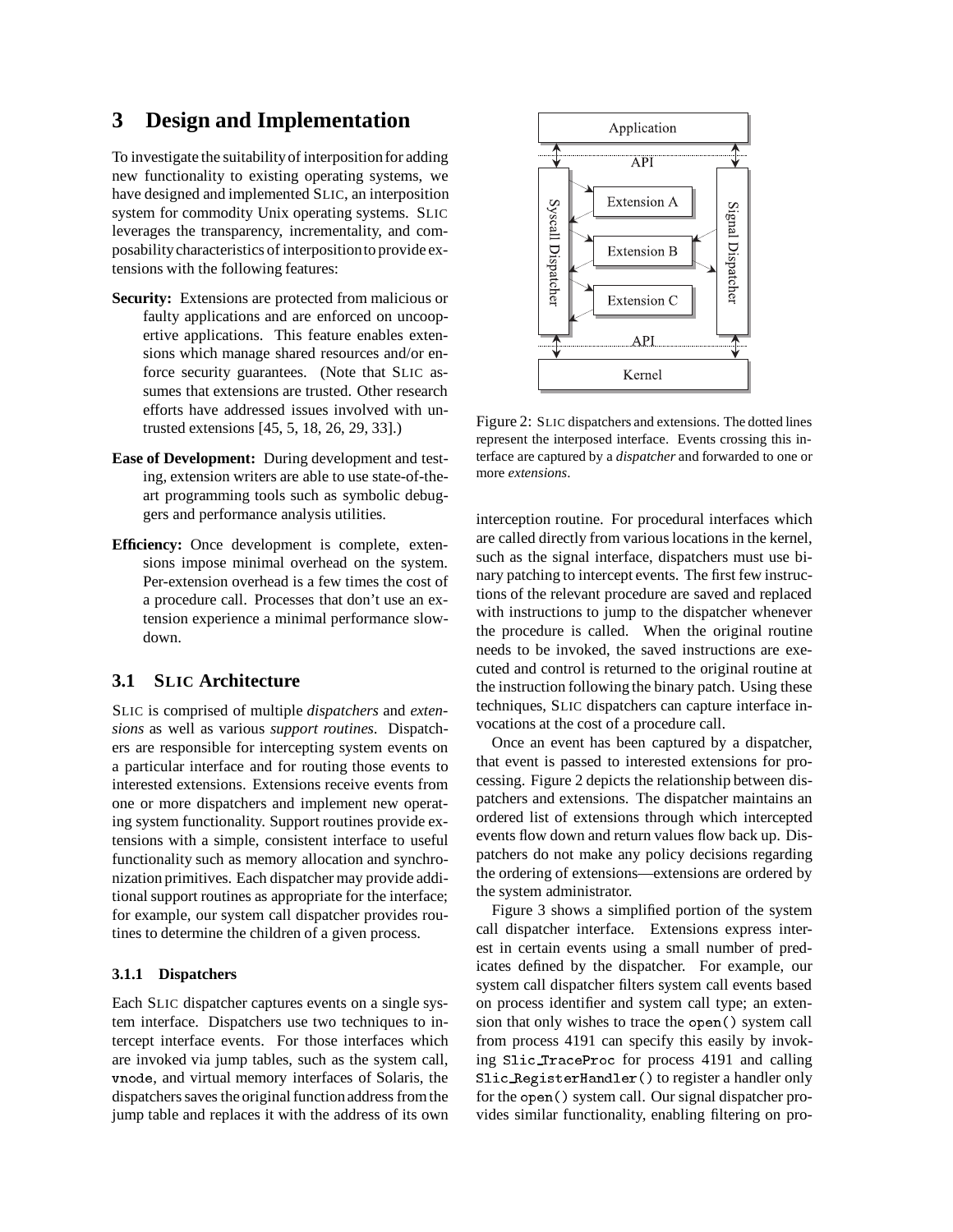```
struct Slic SyscallInfo {
      int syscallNum;
       int args[];
g;
struct Slic ReturnInfo f
      bool forceReturn;
       int returnValue;
       int errno;
g;
Slic RegisterExtension(int dispatcherId);
Slic RegisterHandler(int syscallNum,
        void (handler)(Slic SyscallInfo *sysInfo,
                       Slic ReturnInfo *retInfo));
Slic TraceProc(int pid, bool traceAllChildren);
Slic UntraceProc(int pid, bool untraceAllChildren);
Slic IssueSyscall(Slic SyscallInfo *syscallInfo,
                  Slic ReturnInfo *returnInfo);
```
Figure 3: A simplified version of the interface exported by the system call dispatcher to extensions.

cess identifier and signal type.

Upon receiving an event, an extension has a number of options available: the extension can pass the unmodified event down the stack by simply calling Slic IssueSyscall(), the extension can modify the event parameters in struct Slic SyscallInfo and then pass it along, or by setting fields in the Slic ReturnInfo structure, the extension can force the event to return back up the extension stack with an arbitrary return value or error condition (e.g., when a system call would exploit a known security hole). When an event is forced to return, extensions further down the call chain (including the original kernel routines) never see the event. The return value flows back up the chain in reverse order, allowing interested extensions to inspect or modify the returned value. Additionally, while processing one event, extensions may arbitrarily initiate other events on the same interface using Slic IssueSyscall() with a different Slic SyscallInfo structure, capturing the return values as needed. For example, an extension logging fork() system calls can initiate a write() system call to store the log on disk. Additional events generated by extensions are passed by the dispatcher to the next extension in the chain. To later extensions in the chain, including the kernel, these extension-initiated events are indistinguishable from application-initiated events and are executed with the privileges (and limitations) of the user process.

#### **3.1.2 Extensions**

The SLIC architecture enables extensions to be structured in two ways, supporting a tradeoff between ease



Figure 4: User-level extension environment. Extension A is being developed at the user level while extensions B and C are loaded in the kernel.

of extension development and performance. Extensions can be loaded at the user level or in the kernel, as shown in Figure 4, or as a combination of these types. The "Bounce" extension receives events from the dispatcher and hands them off to the user level extension; it also acts as an in-kernel proxy for the extension in order to access the dispatcher's utility functions from the user level. By providing extensions with the same interface whether at the user level or in the kernel, extensions can be easily developed and tested at the user level and then inserted into the kernel for performance. In all cases, the extensions are protected from and enforced upon uncoopertive applications.

Extensions loaded at the user level are each encapsulated in a separate user-level process. This architecture enables extension development to proceed just like standard user applications, with access to user-level libraries (e.g., communication libraries) and state-ofthe-art development tools (e.g., symbolic debuggers and performance analysis utilities). User-level extensions are protected from malicious or faulty applications by virtue of running in a separate address space and are enforced on applications by the dispatcher which remains in the kernel. The disadvantage of this approach is that invoking the extension from the dispatcher requires costly context switches and kernel boundary crossings. This organization is similar to that employed by micro-kernels such as Mach [1] and /proc based systems such as Ufo [2] but differs in that it supports extension stacking.

To maximize performance once development and testing are complete, extensions can be loaded directly into the kernel where they are invoked directly from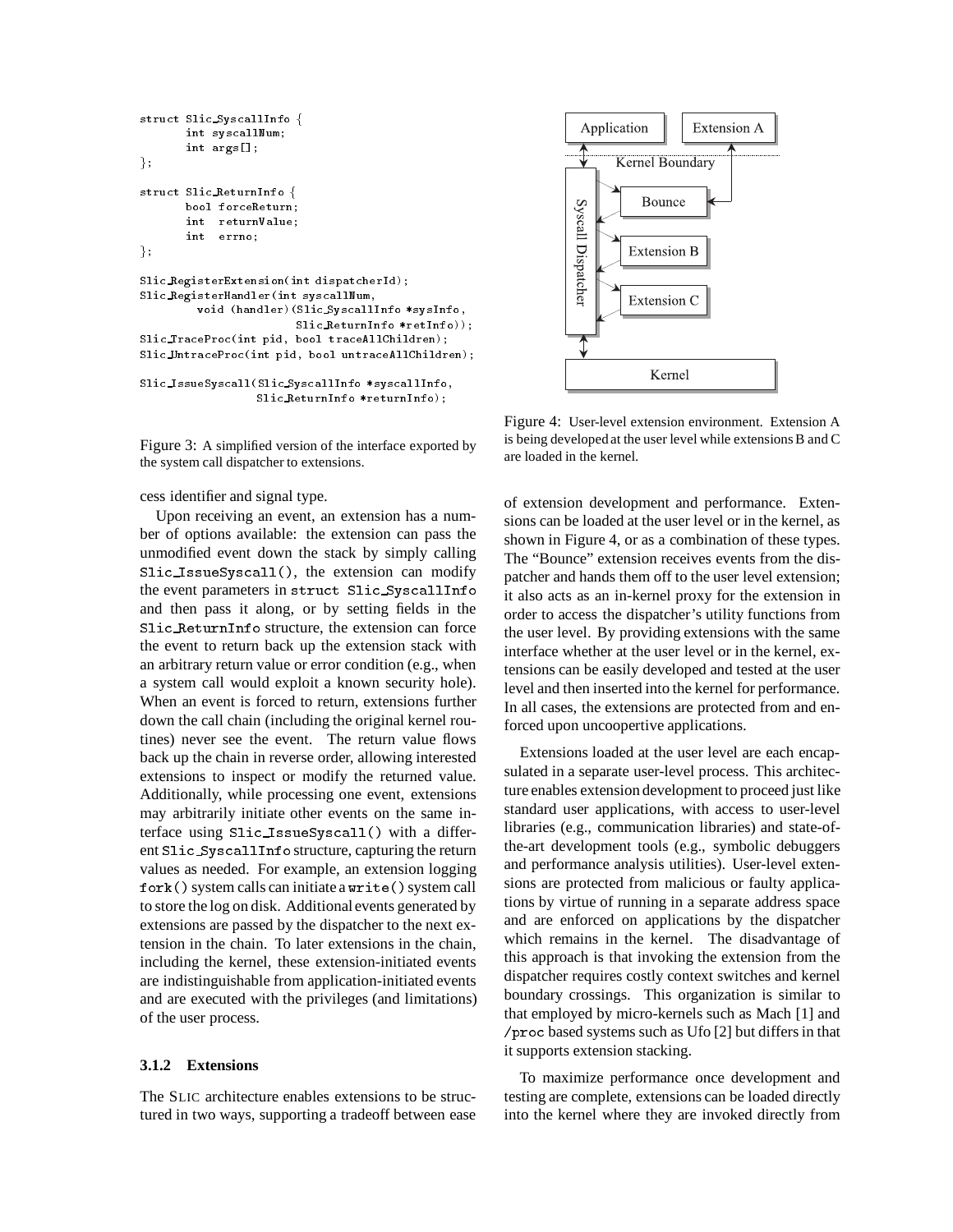the dispatcher with a procedure call. When events are frequent, this organization has considerably better performance than the user-level approach. In-kernel extensions are protected from malicious applications by virtue of being loaded in the protected kernel region of the address space; they are enforced on uncoopertive applications by the dispatcher. There are two limitations to this approach: (i) the kernel is not protected from malicious or faulty extension code and (ii) there is no support for user-level development tools.

Using a simple upcall/downcall interface, SLIC extensions can also use both models simultaneously. Performance-critical sections of an extension can be located in the kernel, while functionality that is rarely used or which requires access to user-level libraries can be located in a user-level server [37].

#### **3.2 SLIC Implementation**

The current implementation of SLIC provides dispatchers on the system call and signal interfaces of Solaris 2.5.1 running on SPARC 10, 20, and UltraSPARC workstations<sup>1</sup>. To minimize kernel modifications, all SLIC components—dispatchers, extensions, and support routines—are dynamically loaded into the kernel as loadable device drivers.

Solaris system calls are routed through the sysent table, which contains function pointers to the appropriate system call routines. The system call dispatcher intercepts system call events by replacing entries in this table with pointers to its own dispatch function. Solaris signal delivery proceeds through the sigaddq(), sigaddqa(), and sigtoproc() functions. The signal dispatcher intercepts signals by binary patching these functions at run-time. To enable binary patching, we changed one line of Solaris source code to make the kernel code writable by the SLIC dispatchers, although it should be possible to accomplish this without source code changes by manipulating the memory management hardware directly when SLIC is installed.

The current implementation catches events within the kernel, rather than at the machine level. System calls, for example, are caught at the sysent table rather than upon execution of the trap instruction. While the two approaches are conceptually similar, intercepting events within the kernel leverages a significant amount of machine-specific code which considerably simplifies the prototype.

#### **3.2.1 Shadow Structures**

SLIC dispatchers and extensions need a way to record state that persists across event invocations. For instance, the system call dispatcher needs to keep track of which processes are marked for tracing. The appropriate place to store this informationis in the process table or the thread structures, but in many operating systems, the size and organization of these structures are compiled into system utilities and other kernel modules.

To minimize modifications to the operating system, we implement *shadow structures* for processes and threads to store state for SLIC dispatchers and extensions. A naïve approach to implementing shadow structures would be to modify process creation and cleanup routines to include a call to manage the shadow structures. Instead, SLIC uses interposition to maintain shadow structures without kernel modifications. Shadow structures are created on demand, when a dispatcher or extension attempts to access a shadow structure. Initialization routines allocate space for the shadow structure and initialize it with a pointer to the underlying kernel's structures. To remove shadow process structures, SLIC interposes on the wait() and waitid() system calls to detect process death. In Unix, all processes must be waited on, even if by the init process. By observing the return values to the wait() and waitid() system calls, SLIC determines which processes have exited and removes the corresponding shadow structure. Similarly, thread shadow structures can be deleted either on a thr\_exit() system call or when the thread's process exits.

#### **3.2.2 System Call Buffers**

System calls transfer two forms of data: pass-by-value arguments and pass-by-address memory buffers. Inspecting or modifying the pass-by-value arguments in an extension is straightforward. Inspecting or modifying memory buffers located in an application's address space, however, requires more care.

There is a window of vulnerability between the time when an extension inspects or modifies a user-level data buffer and the time when the underlying operating system executes the system call. Other threads in the application can exploit this window of vulnerability to alter the buffer, effectively circumventing any security checks performed by an extension, thus violating the requirement that extensions be enforced on applications. For example, an application may be able to circumvent an access control list extension of the file system by changing the path name of the open() system call during this window of vulnerability.

To prevent this situation, before a memory buffer can be inspected or modified by an extension, that buffer

<sup>1</sup>Although the SLIC prototype is implemented on Solaris, the principles underlying SLIC are generally applicable; we believe SLIC could easily be ported to other UNIX operating systems.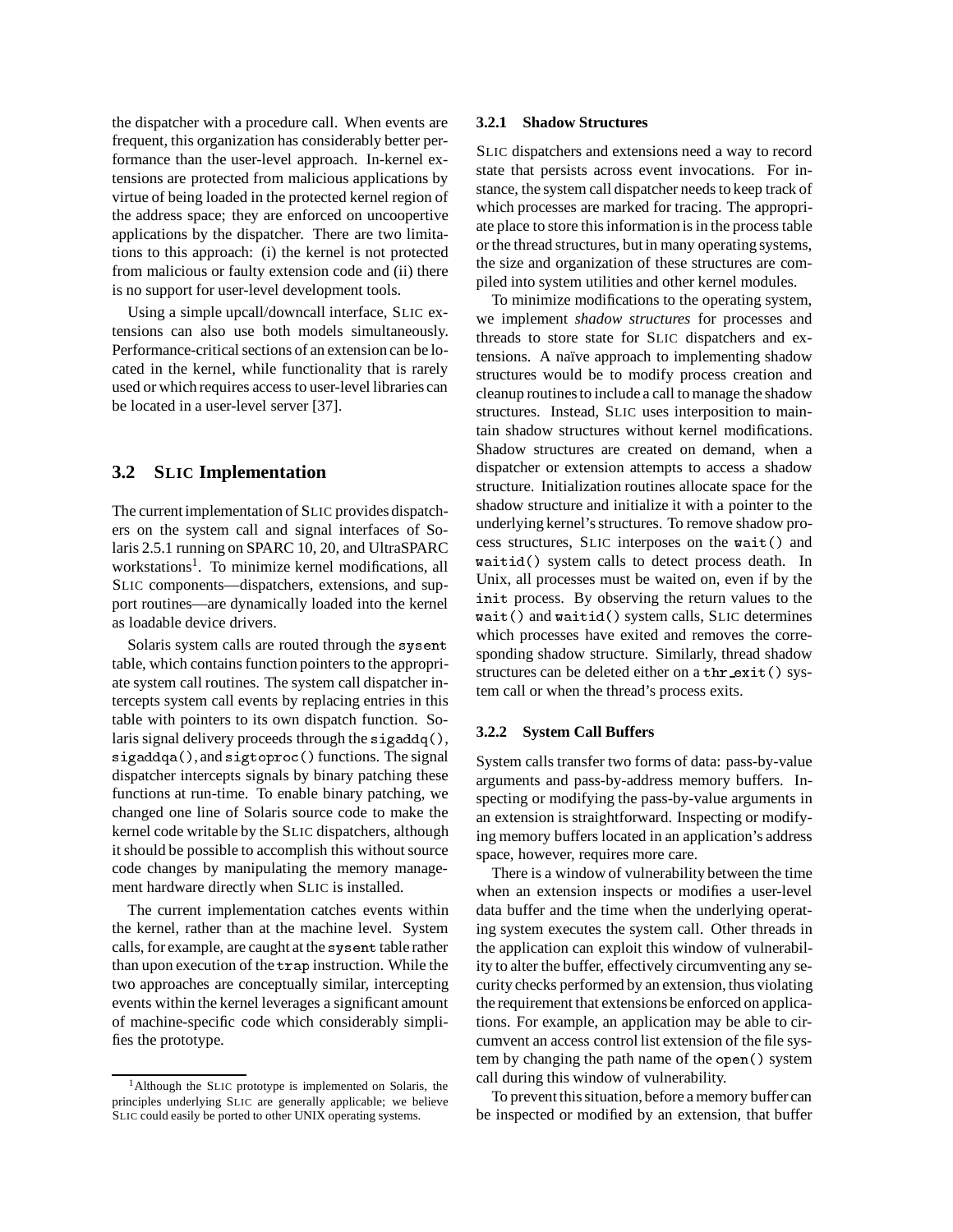must be protected from modification by the application. Copying these buffers to the kernel provides the necessary protection but introduces a different problem. During system call execution, Unix kernels perform protection checks on memory buffer accesses, requiringthat those buffers be located in the application's address space. These checks, performed in the kernel's copyin() and copyout() routines, are normally necessary to prevent malicious applications from accessing sensitive kernel data. Once a buffer has been copied into the kernel by an extension, the kernel's own security checks will fail when the underlying kernel routines attempt to copy the data, disallowing access to the buffer.

Our solution to this problem is to again apply interposition. SLIC maintains a per-thread list of valid, in-kernel extension buffers and interposes on the copyin() and copyout() routines in order to permit access to these buffers when appropriate. When an extension allocates an in-kernel buffer to a thread, SLIC adds the address and length of the allocated region to that thread's valid list. When the copyin() or copyout() routines are invoked, the interposed code checks the target address against the thread's valid list. If the address is a valid extension buffer, then instead of the original copyin()/copyout() routines, the kernel's bcopy() routine is invoked to copy the data to its final location. If the address is not a valid extension buffer, then control is passed to the original copy routine which performs the normal protection checks.

Note that this process introduces an extra copy for data buffers; buffers are copied into the kernel for use by extensions and are later copied again by the underlying kernel routines. Eliminating the extra copy is impractical since numerous kernel routines expect buffers to be copied to stack frames which have not yet been allocated when the extension is invoked.

#### **3.3 Microbenchmarks**

To measure the overhead imposed by SLIC on system calls and signals, we ran three microbenchmarks on a 167MHz UltraSPARC running Solaris 2.5.1. Unless otherwise noted, benchmark timings are averaged over 100,000 runs. The first microbenchmark performs a getpid() system call, which in Solaris is essentially a null system call. This microbenchmark measures the raw overhead of the system call dispatcher, but does not invoke the modified copy routines since there are no buffers involved. To quantifythe overhead resulting from our interpositionon the copy routines, the second microbenchmark performs a sigprocmask() system call which involves a memory copy of 16 bytes. The kill() microbenchmark measures the overhead of the



Figure 5: getpid() microbenchmark performance with a varying number of extensions. The time on an unmodified system is 2.82 usec. Error bars indicate one standard deviation above and below the average.

signal dispatcher. It involves a single process sending itself a SIGUSR1 signal. We use a single process to avoid context switches, thus maximizing the effect of our overhead. Because of the longer run time, results for this benchmark are averaged over 10,000 runs.

We tested our microbenchmarks with various configurations of SLIC: an unmodified system, a system with SLIC dispatchers but no extensions installed, and a system with the SLIC dispatchers and multiple extensions installed. The results of the getpid() benchmark with a varying number of extensions are presented in Figure 5. The incremental cost of adding a new extension is statistically similar for all three benchmarks. Table 1 presents the one-time overhead cost of interposition for each of these benchmarks as well as the time to invoke a user-level extension.

The base overhead of the SLIC dispatchers is approximately 1.5 µsec for system calls and 5 µsec for signals. The incremental cost of loading additional extensions is approximately 0.2 µsec for both dispatchers. The extensions used for these measurements are null extensions which inspect events arguments but not event return values. Inspecting the return values in an extension consumes two additional stack frames and SPARC register windows—one is consumed by the extension while awaiting the return value and a second is consumed by the dispatcher which invoked the extension. Consequently, inspecting return values increases the per-extension cost from 0.2 µsec in Figure 5 to 1.60 µsec. The average cost of a standard procedure call which spills a register window on this platform is approximately 0.8 µsec.

There are two reasons why the overhead for the signal dispatcher is higher than that of the system call dis-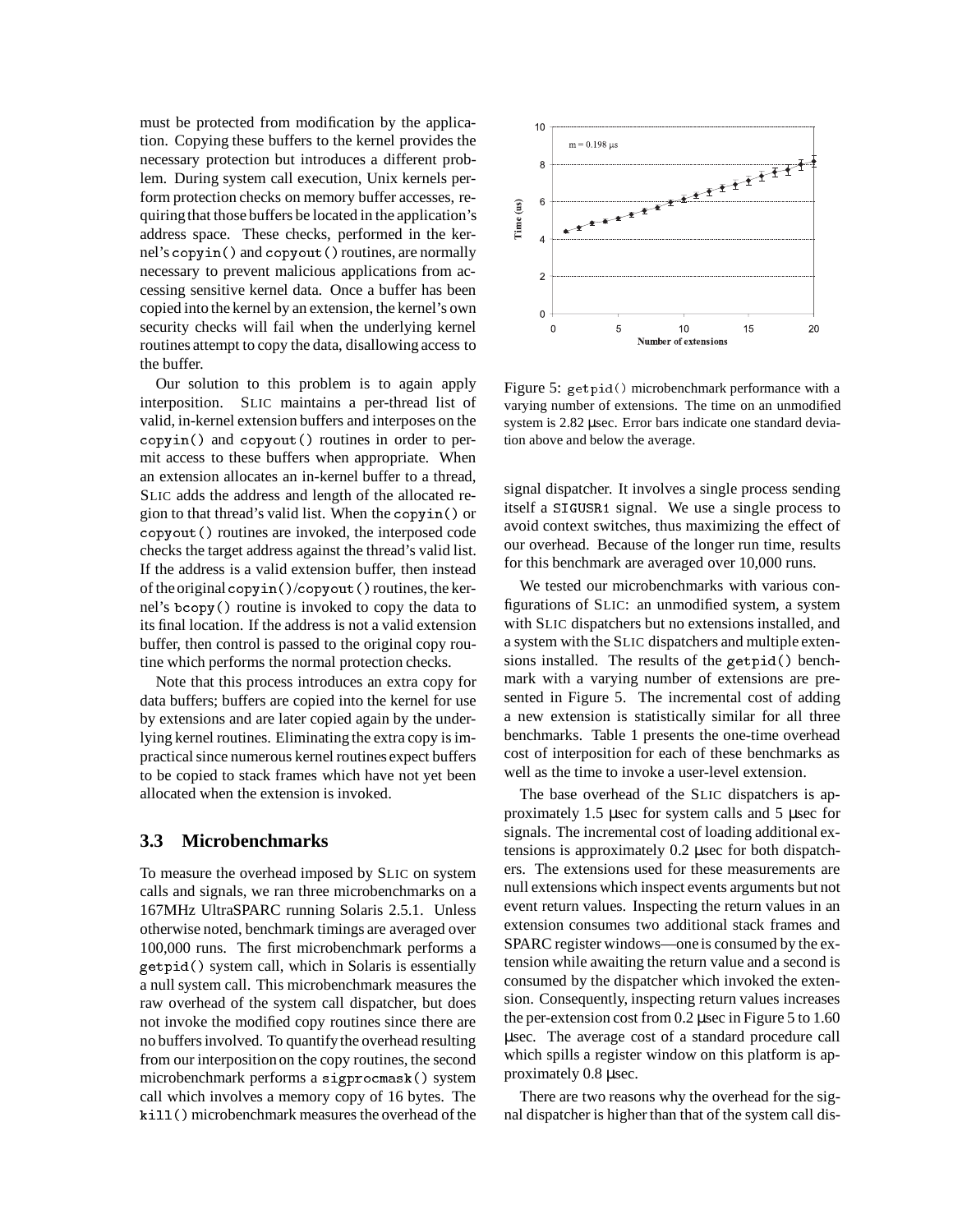|                            | getpid()       |      | signrocmask() |          | kill()      |      |
|----------------------------|----------------|------|---------------|----------|-------------|------|
|                            | Time $(\mu s)$ | σ    | Time $(us)$   | $\sigma$ | Time $(us)$ |      |
| Unmodified system          | 2.82           | 0.05 | 3.75          | 0.20     | 103.52      | 1.56 |
| SLIC, no extensions        | 3.16           | 0.05 | 4.19          | 0.10     | 108.76      | 1.53 |
| SLIC, 1 null extension     | 4.38           | 0.07 | 5.56          | 0.09     | 109.99      | 1.49 |
| SLIC, user-level extension | 61.83          | 0.81 | 60.20         | 0.88     | 187.67      | 2.00 |

Table 1: Microbenchmark performance of SLIC. For each benchmark, the table shows the average elapsed run time in microseconds and the standard deviation across the runs. The getpid() and sigprocmask() tests were run with the system call dispatcher loaded while the kill() test was run with the signal dispatcher loaded. User-level extension results are averaged over 10,000 runs.

patcher. First, the signal interface is more complicated than the system call interface. Whereas system call events have a calling thread, a system call number, and system call arguments, the signal interface has a calling thread, a signal number, a target process, and an optional target thread. The shadow structure for each process and thread must be determined before extension processing can proceed; there are consequently more shadow structure lookups for the signal interface than the system call interface. The second difference is that intercepting signal events sometimes requires calling thread to pay two interposition costs. Specifically, in Solaris, the sigaddq() and sigaddqa() routines perform signal queueing side-effects which SLIC extensions may need to leverage; both of these routines call sigtoproc() in order to do further signal processing. However, some routines in the kernel invoke sigtoproc() directly, requiring SLIC to interpose on that as well to ensure that all signals are seen by the extensions. Those code paths in the kernel which invoke sigaddq() or sigaddqa() consequently experience the interposition overhead twice.

## **4 Extensions**

To demonstrate the functionality and performance of SLIC, we have implemented prototypes of a variety of extensions: a security patch for a recent CERT advisory, an encryption file system, and a restricted execution environment. Without SLIC, responding to the CERT advisory would have required disabling admintool while awaiting a patch, and the encryption file system and restricted execution environment extensions would have required substantial kernel source code modification to achieve the same functionality and performance. Further, without SLIC, adding these features to an existing kernel would require *ad hoc* changes rather than providing a general solution that can be leveraged for future extensions.

#### **4.1 CERT Advisory Extension**

The Computer Emergency Response Team (CERT) regularly provides the Internet community with information regarding system security problems. Whenever possible, these advisories include information on how to resolve the reported problem. However, due to the lack of extensibility in existing systems, frequently this advice is to completely disable the insecure feature [39, 40, 41]. However, using SLIC, many of these advisories could be accompanied by small extensions which would resolve the problems without requiring changes to kernel source code. Though operating system vendors do respond to these advisories by supplying patches, those patches can take weeks to become available [42].

To demonstrate patching a security hole in this manner, we have implemented an extension to patch a security hole discovered in the Solaris admintool [40] which allowed unprivileged users to truncate arbitrary files. The admintool utility creates a local lock file to control access to shared files. By creating a symbolic link at the lock file location, malicious users could cause arbitrary files to be truncated when the lock file was created. Our 100-line extension monitors file operations, preventing symbolic links from being created at the lock location. SLIC thus corrects the security problem while maintaining continued use of admintool.

#### **4.2 Encryption File System**

In a distributed file system, maintaining file privacy is a primary concern. In a networked environment with a central file server, traditional Unix file protections can be easily circumvented by monitoring network traffic. To protect sensitive files, users may use encryption tools such as PGP [16]. However, stand-alone encryption tools and libraries can be time consuming or cumbersome to use and are not easily integrated with existing applications. A more effective method of ensuring file security is to support file encryption directly in the file system, transparently encrypting file writes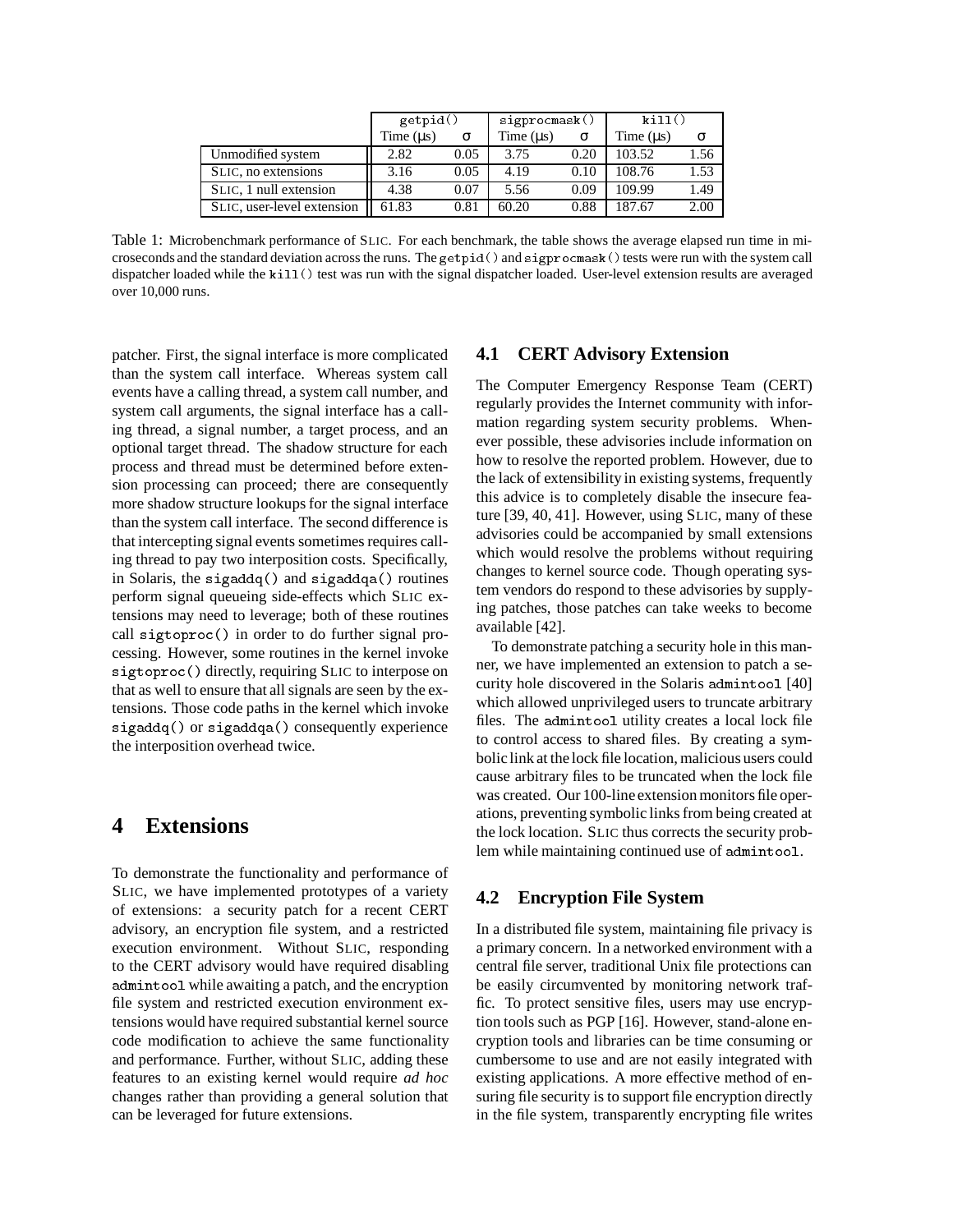and decrypting file reads when communicating with the server. Rather than rewriting all file systems to support encryption, an easier approach is to implement a single encryption extension which interposes on all file traffic.

We have implemented a simple extension to demonstrate the feasibility of file system encryption using SLIC. This extension implements a trivial *exclusive-or* encryption algorithm similar to that used to test VINO [33]. The prototype extension watches for open() and creat() system calls of files with a particular suffix and then records the process identifier and the file descriptor returned to the application. On subsequent read() or write() system calls to these file descriptors, the extension applies a byte-wise xor on the data. Key management and encryption algorithms are orthogonal to our demonstration that interposition provides a simple yet powerful means of transforming file system data.

#### **4.3 Restricted Execution Environment**

In UNIX, processes run by a user have access to all of the resources granted to that user. There are many cases, however, in which the user does not fully trust the program being run. For example, programs downloaded from untrusted sources may actually be Trojan horses designed to steal or destroy information [47, 10]. In addition, there are cases in which the user trusts the program, but not the data being processed, as in the case of web browser helper applications used by web browsers to display various data formats. Input data could potentially exploit bugs in helper applications such as ghostview to insert viruses into the system [38].

The tracing facility of the standard Solaris / proc file system is one method that has been used to construct a restricted execution environment [17]. Potentially insecure system calls are captured and then selectively denied or altered. The /proc approach, however, suffers from two primary shortcomings. First, intercepting system calls using /proc is expensive, requiring two context switches over the base system call overhead. This is especially problematic for system-call intensive applications. Second, systems using /proc cannot properly handle the system call buffer problem described in section 3.2.2. While /proc does enable an extension to inspect system call buffer data, a multi-threadedapplication may maliciouslymodify the buffer between extension validation of the buffer and kernel use of the buffer, effectively subverting the security system. Using SLIC we have implemented a restricted execution environment extension that does not have these limitations.

This extension is a modified version of the Janus sys-

tem [17] and provides the user with a configurable security environment. For example, applications can be given a subset of read/write/execute access to any number of directory subtrees. The ability to fork() or to perform a variety of other system calls can be disabled. Any attempts by the application to perform a restricted operation results in the extension returning an EPERM error. The extension monitors only the subset of system calls necessary to maintain the security guarantees, thus minimizing overhead. When traced applications invoke restricted system calls, the extension checks the arguments to the call and determines if the call should be allowed or denied. The restricted environment used for benchmarking denies 45 system calls outright (e.g., chown()) and performs security checks, such as checking the path or file access permissions, for 21 additional system calls (e.g., rmdir()).

#### **4.4 Performance**

To evaluate the impact of these extensions on system performance, we ran the extensions under three benchmarks: the Modified Andrew Benchmark [28], a T $\overline{\rm E}$ X compilation of a 494-page (1.32 MB) document, and a gcc compilation of emacs-19.34 without support for X Windows. The Modified Andrew Benchmark consists of multiple phases which create directory subtrees, copy files, search file attributes via find, search files for a text string via grep, and compile files. While this benchmark fits entirely in the file cache of modern systems and is therefore no longer useful for measuring file system performance, this benchmark is useful for exposing the overhead imposed by SLIC. The T<sub>EX</sub> and gcc benchmarks were chosen to be representative of document processing and compilation workloads. All measurements were run on a 167MHz Ultra-SPARC running Solaris 2.5.1 with all benchmark data files placed in a memory-mounted /tmp file system. Table 2 reports some relevant statistics for each benchmark.

Table 3 presents the results of running the benchmarks with each extension as well as with all extensions simultaneously. Since the CERT extension does not catch any system calls issued by the benchmarks, as indicated by Table 2, it effectively acts as a null extension for these tests; consequently, the overhead depicted in Table 3 for the benchmarks running on CERT is exclusively due to the SLIC dispatchers and infrastructure. There are three anomalies in the table worthy of note: the MAB and gcc benchmarks appears to run faster with all three extensions loaded than with just the Encrypt extension loaded and the gcc benchmark appears to run faster with SLIC loaded than on the baseline system. However, an inspection of the standard de-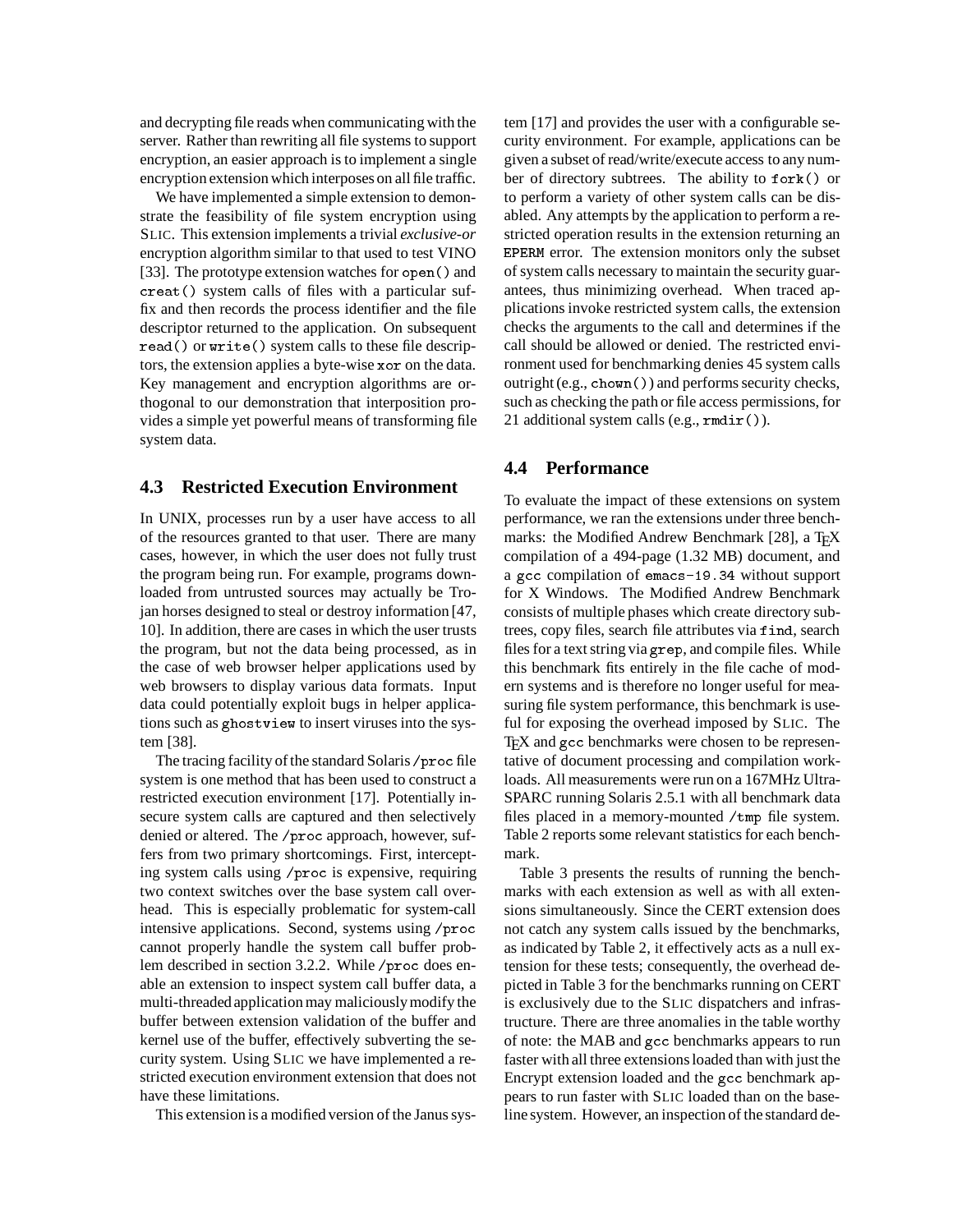|     |       | Total               | <b>System Calls Caught</b> |       |         |     |            |     |
|-----|-------|---------------------|----------------------------|-------|---------|-----|------------|-----|
|     | Procs | <b>System Calls</b> | <b>CERT</b>                |       | Encrypt |     | <b>REE</b> |     |
| MAB | 471   | 40500               |                            | $0\%$ | 2732    | 7%  | 9246       | 23% |
| TFX |       | 2748                |                            | $0\%$ | 1635    | 60% | 703        | 25% |
| gcc | 379   | 140656              |                            | 0%    | 11031   | 8%  | 47888      | 34% |

Table 2: Benchmark characterization. For each benchmark, this table presents the total number of processes created during a run, the total number of system calls issued by those processes, and the number and percent of those system calls which are caught by each extension. "MAB" is the Modified Andrew Benchmark and "REE" is the Restricted Execution Environment.

|                       | MAB        |      |     | ΤFΧ        |          |     | gcc        |      |        |
|-----------------------|------------|------|-----|------------|----------|-----|------------|------|--------|
|                       | Time $(s)$ | σ    | S   | Time $(s)$ | $\sigma$ | S   | Time $(s)$ | σ    | S      |
| <b>Baseline</b>       | 15.71      | 0.10 |     | 14.50      | 0.30     |     | 160.30     | 1.99 |        |
| SLIC, no extensions   | 15.92      | 0.16 | 1%  | 15.06      | 0.23     | 4%  | 159.13     | 0.34 | $-1\%$ |
| <b>CERT</b>           | 16.12      | 0.30 | 3%  | 15.09      | 0.39     | 4%  | 160.11     | 0.55 | 0%     |
| Encrypt               | 17.69      | 0.85 | 13% | 15.87      | 0.53     | 9%  | 168.30     | 0.53 | 5%     |
| <b>REE</b>            | 15.93      | 0.33 | 1%  | 15.15      | 0.73     | 4%  | 160.89     | 1.63 | 0%     |
| $CERT + Energy + REE$ | 17.24      | 0.09 | 10% | 15.90      | 0.37     | 10% | 166.98     | 3.43 | 4%     |

Table 3: Benchmark performance on sample extensions. "Baseline" represents a machine without any SLIC dispatchers or extensions loaded. "SLIC, no extensions" represents dispatchers loaded, but no extensions; this row measures the effect of the SLIC interposition overhead. The rows labeled "CERT", "Encrypt" and "REE" present the benchmark elapsed times with a single extension loaded. The last line shows benchmark performance with all three extensions interposing simultaneously. For each benchmark, the table shows the average elapsed run time in seconds, the standard deviation across the runs, and the percent slowdown ("S").

viation in each of these cases reveals that the anomalies are well within one standard deviation of the mean and are likely to be experimental variance. Though SLIC imposes a certain amount of overhead on applications, the last line in Table 3 illustrates that much of the overhead experienced by the benchmarks is due to the SLIC dispatcher infrastructure, a cost which is only paid once; the per-extension overhead is small for these workloads.

## **5 Interposition Evaluation**

This section describes our experiences with implementing SLIC and presents a number of general principles for developing interfaces that are conducive to interposition. Although SLIC was designed for and will work with existing operating systems, there are a number of improvements that can be made to make these systems more interposition-friendly. We have drawn these lessons from our implementations of the system call and signal dispatchers for Solaris 2.5.1, as well as preliminary analyses of the virtual memory mechanism of Solaris, the process scheduler interface of FreeBSD 2.2.5R, and the system call interface of Linux 2.0.

The problems that we have encountered can be divided into four categories: the asymmetric trust mechanisms of the system call interface, the implicit event information in the interfaces we interposed on, an incomplete decomposition of functionalityin the system, and miscellaneous implementation issues.

### **5.1 Asymmetric Trust Mechanisms**

The solution adopted by the current prototype to correctly handle system call buffers (see section 3.2.2) introduces a second copy for those data buffers which must be securely examined by an extension. This second copy is not fundamental to interposition but rather arises out of idiosyncrasies of the Solaris system call routines. In Solaris, as in most Unix systems, system call buffers must be copied into the kernel before they can be used. The copies are only necessary on interfaces such as the system call interface which have an asymmetry of trust—applications trust the kernel, but the kernel does not trust applications. Extensions which interpose on such interfaces are viewed by the kernel as being part of the untrusted user application. Interfaces which have a symmetry of trust do not need to copy data buffers before using them because it is assumed that no other threads in the trusted domain will maliciously modify the buffers to subvert the system.

Consequently, the ideal interface for interposition is one with a symmetry of trust. For the system call in-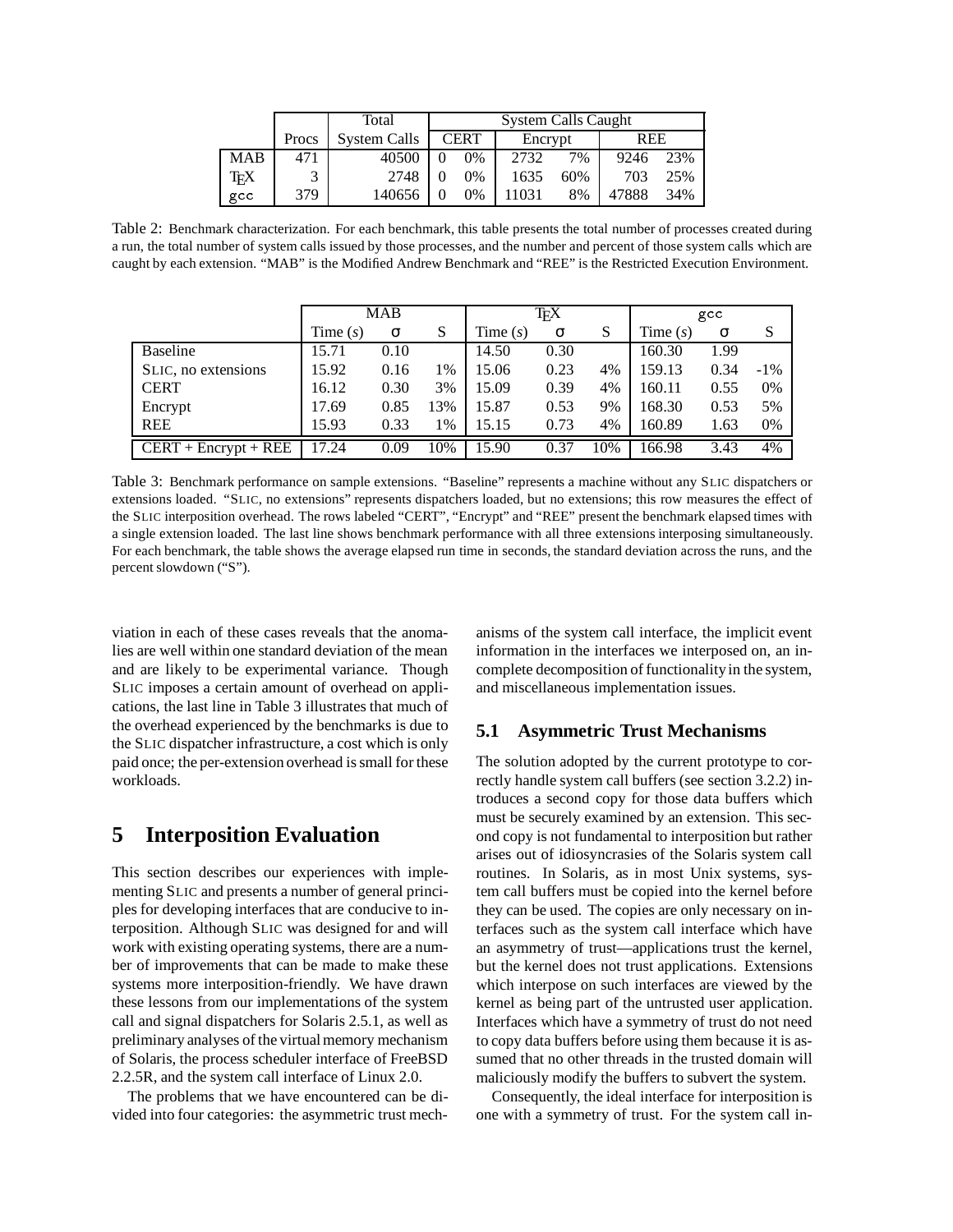terface, this would mean interposing on events *after* the data buffer addresses had been validated and the buffers themselves had been copied into the kernel. In Solaris, this is impractical because the copy routine invocations are scattered throughout the system call handler routines. The ideal interposition-friendlyinterface would perform any required security checks and copies in separate routines before invoking system call handlers. This approach would eliminate the unnecessary second copies and would remove the need for SLIC to interpose on the kernel's copy routines.

## **5.2 Implicit Event Information**

Many interfaces in today's operating systems rely on *implicit information*—information that is not passed directly as an argument to the event but rather is stored in global data structures. For example, when a system call is made, the process identifier of the application is not passed to the system call handler. Similarly, the return value of a system call is not returned explicitly according to normal calling conventions, but is stored in the kernel's process structure. The credentials determining a process's right to open a file or send a signal are also stored in the process structure. Accessing this implicit information requires an understanding of complicated kernel structures and kernel locking conventions.

To minimize the dependency of extensions on a particular version of the operating system, SLIC dispatchers provide extensions with simple utility functions to access a variety of implicit event information, hiding the details of kernel data structures and locking conventions. Unfortunately, providing these functions in the dispatchers increases the dependency of those dispatchers on the particular version of the operating system. An interposition-friendly interface would make implicit event information readily accessible when an event is raised, enabling SLIC to be more easily ported to new operating system versions.

Implicit event information also limits the functionality of extensions, as in the case of implicit credentials. If extensions cannot modify event credentials, then extensions would be restricted to the rights of the calling thread. For example, an extension could not write to files owned by root unless invoked from a root process. A naïve approach to circumvent this problem would be to enable extensions to modify a process's credentials stored in global data structures for the duration of the intercepted event. However, in a multithreading environment, other threads running concurrently may access the modified credentials, producing unpredictable results. Including credentials as explicit parameters to the event enables extensions to modify

the credentials as necessary.

The ioctl() system call poses a different problem for interposition. Originally designed as a way to manage arbitrary devices, ioctl() system calls have a variable number of parameters, nearly any of which may reference arbitrary memory buffers which may in turn contain pointers to other memory buffers. The meaning of the arguments and the structure of each buffer is defined by the particular device driver. Hence an extension cannot know in advance how to handle the arguments of any given ioctl() call. This is problematic for extensions such as system call logging or security extensions which may need to understand the arguments of an ioctl(). While it is possible to derive some information about device/application interactions by interposing on the copyin( $)/$ copyout() routines, general interpretation of ioctl() semantics is difficult. Events with run-time determined semantics are not conducive to interposition.

## **5.3 Separation of Policy and Mechanism**

To reduce the dependencies on a particular hardware platform or operating system version, extensions should interpose on system policies while leveraging system mechanisms. A clean separation of policy and mechanism in the compiled kernel is therefore critical. However, this principle of decomposition is violated by today's operating systems. While experimenting with extending the scheduler interface in FreeBSD 2.2.5R, we found that a single scheduler routine, cpu switch(), implements both the policy of selecting the next process to run as well as the actual context switch mechanism. Enabling interposition on the policy while leveraging the existing mechanism required separating the policy and mechanism into two routines, creating a procedural interface which could be interposed on.

A variation of this lack of separation occurs with the Linux routines for accessing system call data buffers, getuser() and putuser(). These routines are inlined at compile time, making interposition at run time extremely difficult. Interposing on the copy routines requires modifying the Linux source to disable inlining of those copy routines, again creating a procedural interface that can be interposed on, albeit at a small cost in performance.

## **5.4 Miscellaneous Issues**

Our method of using binary patching to intercept procedural invocations is simple to implement, but requires that kernel code be writable. Unfortunately, Solaris is loaded such that the kernel code is read-only,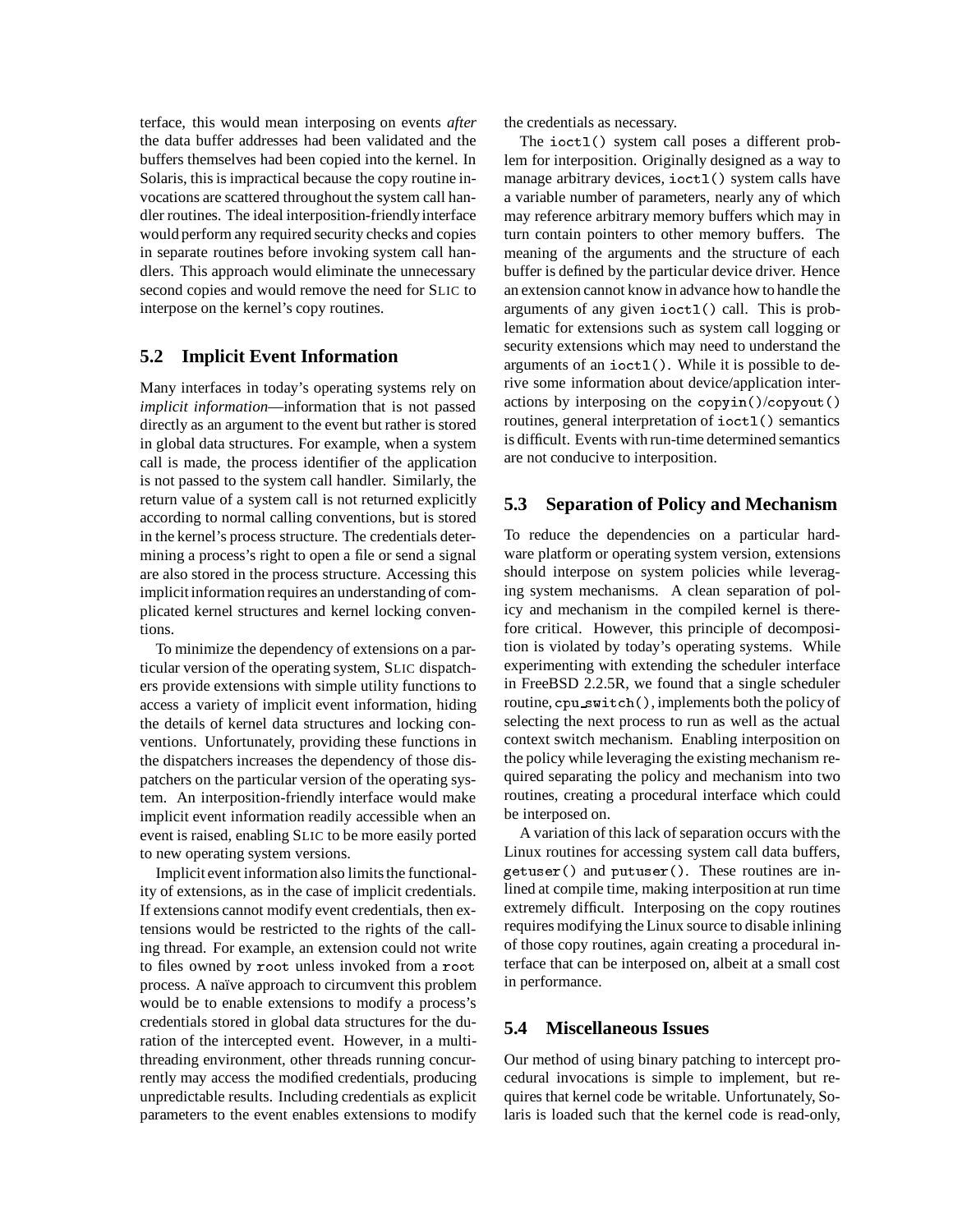preventing binary patching. By modifying a single line of Solaris source, we were able to make the kernel code writable.

Managing shadow structures for processes and threads complicates SLIC and increases kernel memory consumption. Adding a hook to the kernel's process and thread structures would eliminate these problems.

# **6 Related Work**

There has been a considerable amount of recent work [36, 5, 14, 15] that has explored novel kernel designs for extensible operating systems. Of these systems, SPIN [5] and VINO [36] are the closest in concept to our work. Both offer extensibility through interposition on a number of kernel interfaces, but have explicitly crafted those interfaces for extensibility. SPIN and VINO also aggressively focus on ensuring kernel protection from untrusted extensions, SPIN by using a type-safe language [35, 18], and VINO through software fault isolation [45] and in-kernel transactions [33]. In contrast, SLIC assumes trusted extensions and focuses on an evaluation of the technique of interposition and its suitability for legacy operating systems.

Interposition Agents [20] demonstrated the usefulness of constructing extensions in terms of the highlevel abstractions of an interface (such as path names), rather than the low-level events crossing that interface (such as open()). Interposition Agents used the system call redirection facility of Mach which bounces system calls to extensions linked into an application's address space. Consequently, extensions are neither protected from nor enforced on applications and thus cannot implement security extensions or share data between distrustful applications. Additionally, the multiple protection boundary crossings limit the performance of the system. SLIC enables high-performance interposition that is both enforced on and protected from applications, enabling a significantly larger class of extensions. In principle, the toolkit presented in [20] could be ported to SLIC, further simplifying the process of extension development.

COLA [24] enables interposition at the system call interface, but without any modification of the operating system kernel. It operates through interposition at the library level and consequently suffers from the same security drawbacks as the Mach interposition technology described above.

Protected Shared Libraries (PSL) [4] enables extensions to be securely loaded into an application's address space, so that user programs cannot access or modify extension code or data. PSL does not provide a mechanism for enforcing extensions on applications, which SLIC does. PSL is primarily intended for adding new interfaces to a system, although it could be combined with the interposition mechanisms used in SLIC to enable modification of existing interfaces. Finally, the PSL protection technique relies on per-thread segment protections supported by the IBM RS/6000 architecture, while the principles in SLIC are generally applicable across a variety of operating system platforms.

Disco [8] and Fluke [15] are virtual machine monitors which use strategies similar to those of SLIC for different purposes. Disco uses interposition and binary rewriting to ease the implementation of operating systems for new architectures, rather than adding extensibility to existing operating systems, as SLIC does. Fluke uses interposition for extensibility, relying on a heavy decomposition of services into nested process domains, instead of adding extensibility to an existing kernel.

# **7 Future Work**

While interposition enables extension stacking, the mechanism cannot guarantee that the extensions will be compatible with each other. Some extension combinations may only impair performance (e.g., for many types of data, it is more efficient to execute a data compression extension before a data encryption extension) while others may impair correctness (e.g., an extension which needs to inspect the magic number at the head of executables may run incorrectly when invoked after an encryption extension). Prior experiences with conflicts among MS-DOS terminate-and-stay-resident (TSR) utilities and Macintosh toolkit extensions indicate that a method for identifying and managing conflicts among incompatible extensions is sorely needed.

# **8 Conclusions**

This paper has examined the utilityof interpositionas a mechanism for making commodity operating systems extensible. We have shown that interposition is suitable to a number of useful extensions, and we have presented a prototype system, SLIC, which enables operating system extensibility through interposition in Solaris with minimal kernel source modifications. SLIC demonstrates that extending an existing operating system can be done in a manner that is protected from applications, enforced upon uncooperative applications, and efficient, while combining the development and testing advantages of user-level extensions with the performance of kernel extensions.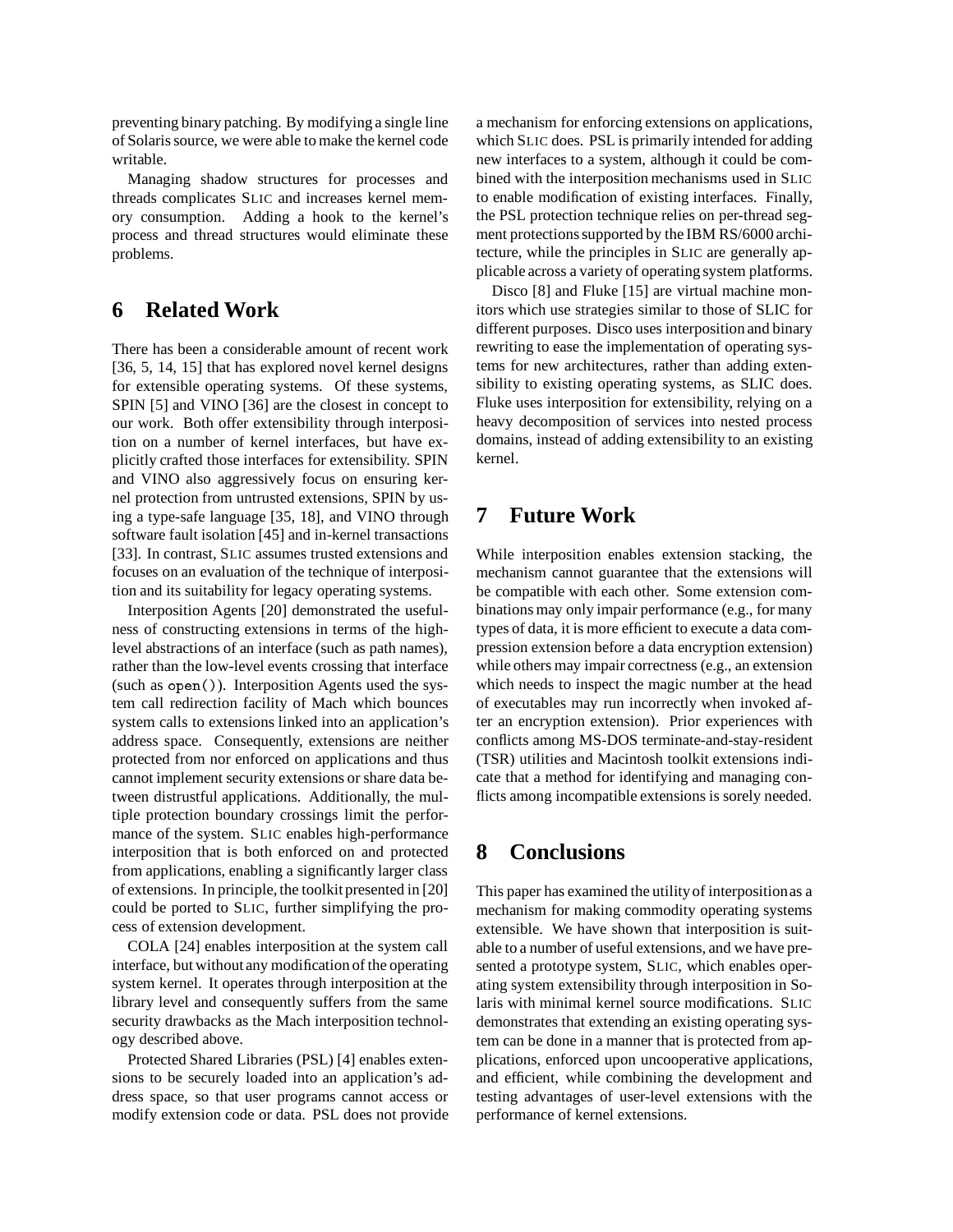We have also examined the problems found in transparently extending operating system functionality, such as the asymmetric trust of the system call interface and implicit event information. Drawing from experiences with these problems, we presented a number of lessons that can be used by operating systems designers to provide interfaces which are conducive to interposition. Foremost is the imperative to maintain clear procedural barriers between operating system policy and mechanism. Additionally, to reduce the effort necessary in implementing an interposition mechanism, interfaces should be explicit and expose all information related to their events.

We believe that the techniques we have described in this paper can provide a substantial benefit to users of existing operating systems, enabling a viable thirdparty industry for developing and deploying operating system extensions. The resulting competition will stimulate innovation and increase the rate of technology transfer from operating systems research into production systems.

# **Availability**

Current status and source code are available at http://now.cs.berkeley.edu/Slic/.

## **References**

- [1] M. Accetta, R. Baron, W. Bolosky, D. Golub, R. Rashid, A. Tevanian, and M. Young. Mach: A New Kernel Foundation For UNIX Development. In *Proceedings of the 1986 USENIX Summer Conference*, pages 93–112, June 1986.
- [2] Albert D. Alexandrov, Maximilian Ibel, Klaus E. Schauser, and Chris J. Scheiman. Extending the Operating System at the User-Level: the Ufo Global File System. In USENIX, editor, *Proceedings of the 1997 USENIX Conference*, pages 77–90, January 1997.
- [3] C. Amza, Alan L. Cox, Sandhya Dwarkadas, Peter Keleher, H. Lu, R. Rajamony, Weimin Yu, and Willy Zwaenepoel. TreadMarks: Shared memory computing on networks of workstations. *IEEE Computer*, 29(2):18–28, February 1996.
- [4] Arindam Banerji, John M. Tracey, and David L. Cohn. Protected Shared Libraries — a new approach to modularity and sharing. In *Proceedings of the 1997* USENIX *Technical Conference*, pages 59–76, January 1997.
- [5] B. N. Bershad, S. Savage, E. G. Sirer P. Pardyak, M. Fiuczynski, D. Becker, C. Chambers, and S. Eggers. Extensibility, Safety and Performance in the SPIN Operating System. In *Proceedings of the 15th ACM Symposium on Operating Systems Principles*, December 1995.
- [6] Brian Bershad, Thomas Anderson, Edward Lazowska, and Henry Levy. Lightweight Remote Procedure Calls.

In *ACM Transactions on Computer Systems*, pages 37– 54, February 1990.

- [7] C. Mic Bowman, Peter B. Danzig, Darren R. Hardy, Udi Manber, and Michael F. Schwartz. The Harvest information discovery and access system. In *Proceedings of the Second International World Wide Web Conference*, pages 763–771, October 1994.
- [8] Edouard Bugnion, Scott Devine, and Mendel Rosenblum. Disco: Running Commodity Operating Systems on Scalable Multiprocessors. In *Proceedings of the 16th ACM Symposium on Operating Systems Principles*, pages 27–37, October 1997.
- [9] David D. Clark. The Structuring of Systems Using Upcalls. In *Proceedings of the 10th ACM Symposium on Operating Systems Principles*, pages 171–180, December 1985.
- [10] Chaos Computer Club. CCC: Microsoft security alert. http://berlin.ccc.de/radioactivex.html, March 1997.
- [11] Apple Computers. *Inside Macintosh, Macintosh Toolbox Essentials*. Addison-Wesley, 1992.
- [12] Fred Douglis and John Ousterhout. Transparent Process Migration: Design Alternatives and the Sprite Implementation. *Software—Practice and Experience*, 21(8):757–85, August 1991.
- [13] Andrea C. Dusseau, Remzi H. Arpaci, and David E. Culler. Effective Distributed Scheduling of Parallel Workloads. In *Proceedings of the 1996 ACM SIGMET-RICS Conference*, 1996.
- [14] D. R. Engler, M. F. Kaashoek, and Jr J. O'Toole. Exokernel: An Operating System Architecture for Application-Level Resource Management. In *Proceedings of the 15th ACM Symposium on Operating Systems Principles*, December 1995.
- [15] Bryan Ford, Mike Hibler, Jay Lepreau, Patrick Tullman, Godmar Back, and Steven Clawson. Microkernels Meet Recursive Virtual Machines. In *Proceedings of the 2nd USENIX Symposium on Operating Systems Design and Implementation*, October 1996.
- [16] Simon Garfinkel. *PGP: Pretty Good Privacy*. O'Reilly and Associates, Sebastopol, CA, first edition, December 1994.
- [17] Ian Goldberg, David Wagner, Randy Thomas, and Eric Brewer. A Secure Environment for Untrusted Helper Applications. In *Proceedings of the Sixth USENIX Security Symposium*, July 1996.
- [18] Wilson Hsieh, Marc Fiuczynski, Charles Garrett, Stefan Savage, David Becker, and Brian N. Bershad. Language support for extensible operating systems. In *Proceedings of the Workshop on Compiler Support for System Software*, February 1996.
- [19] IBM Virtual Machine Facility /370 Planning Guide. Technical Report GC20-1801-0, IBM Corporation, 1974.
- [20] Michael B. Jones. Interposition Agents: Transparently Interposing User Code at the System Interface. In *Proceedings of the 14th ACM Symposium on Operating Systems Principles*, pages 80–93, December 1993.
- [21] Yousef Khalidi and Michael Nelson. Extensible File Systems in Spring. In *Proceedings of the 14th ACM Symposium on Operating Systems Principles*, pages 1– 14, December 1993.